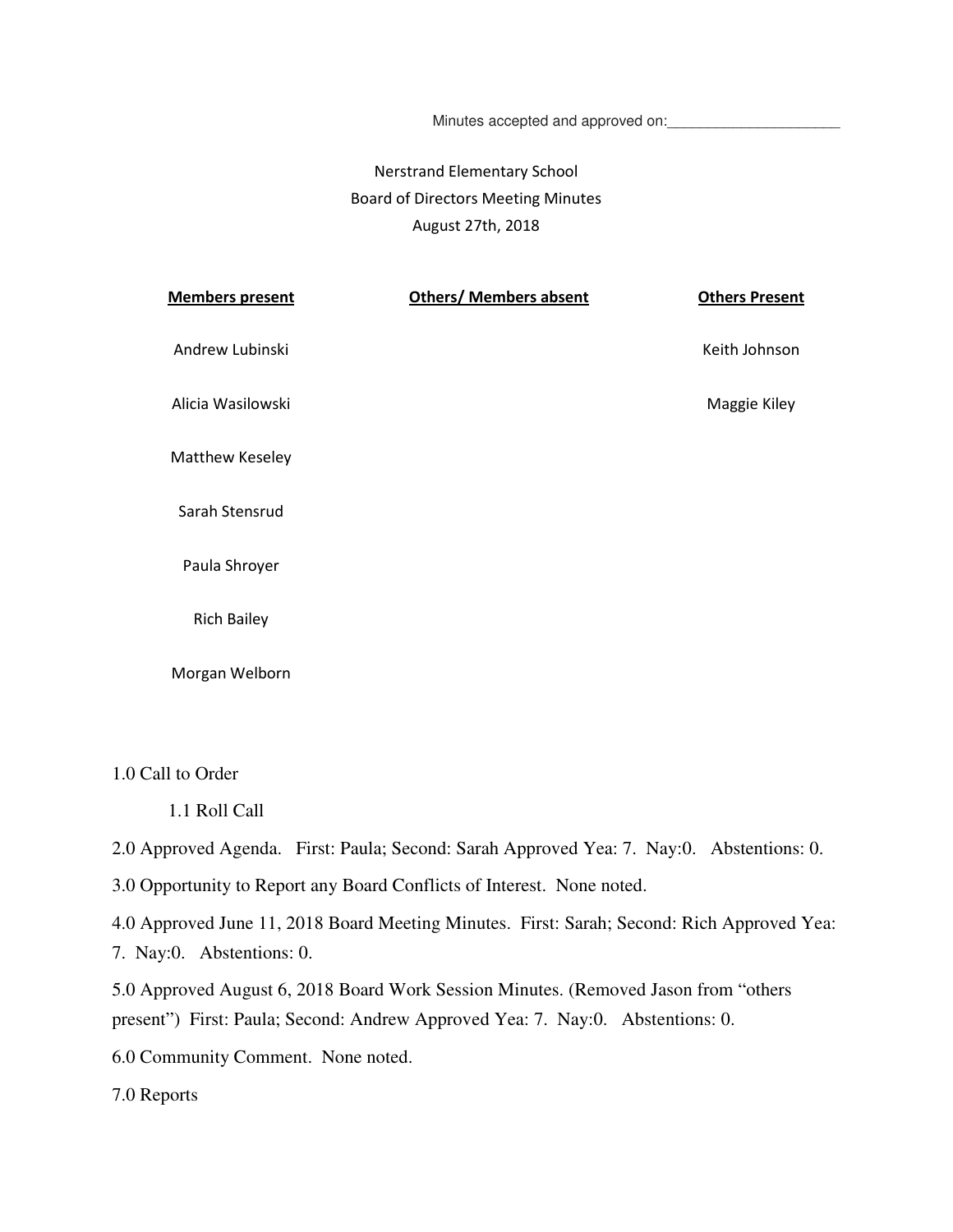7.1 Director Report

a) Student performance item b) Director evaluation item

7.2 Enrollment Update. Current enrollment is 148 students, with openings in 2nd, 4th, and 5th grades.

7.3 Finance Report

## 8.0 New Business

8.1 Approved FY19 Staff Hiring List. First: Paula; Second: Morgan Approved Yea: 7. Nay:0. Abstentions: 0.

8.2 Certified June Election of FY19 Board Officers (Chair - Matthew Keseley, Treasurer – Paula Shroyer, Secretary/Clerk – Andrew Lubinski). First: Morgan; Second: Sarah Approved Yea: 7. Nay:0. Abstentions: 0.

8.3 Reviewed sample Internet Use and Safety Policy (from ISD#656, updated this summer)

8.4 Approved FY19 contract with Booth Law. First: Rich; Second: Paula. Approved Yea: 7. Nay:0. Abstentions: 0.

8.5 Approved FY19 School Nutrition Program Joint Agreement with ISD#656. First: Andrew; Second: Sarah Approved Yea: 7. Nay:0. Abstentions: 0.

8.6 Approved FY19 Purchase of Service contract with ISD#656 for School Nurse Services. First: Rich; Second: Morgan Approved Yea: 7. Nay:0. Abstentions: 0.

8.7 Approved FY19 Purchase of Service contract with ISD#656 for Autism Services. First: Paula; Second: Rich Approved Yea: 7. Nay:0. Abstentions: 0.

9.0 Old Business

9.1 Discussed "On-Boarding" process for new Board members

9.2 Reviewed Nerstrand Board Development/Training Plan

9.3 Reviewed BOD working calendar

a) Update on Director evaluation process. Reviewed and discussed additional domain focus for the next school year.

b) New member board trainings completed by both Alicia and Morgan in all three required content areas. All board trainings completed.